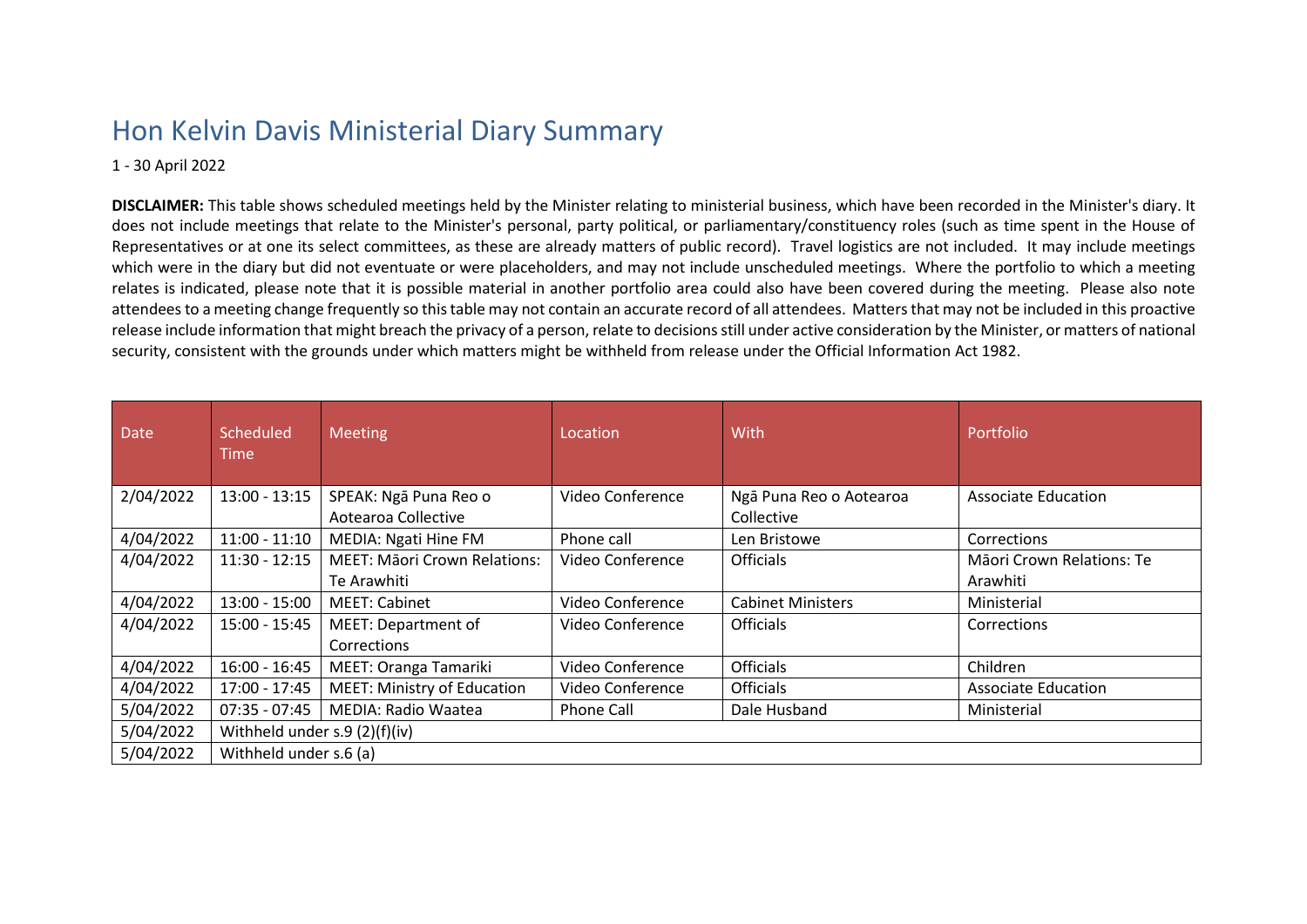| 5/04/2022 | $16:30 - 17:00$        | MEET: Hon Allan, Ministry of         | Video Conference            | Hon Allan and Officials         | Māori Crown Relations: Te     |  |
|-----------|------------------------|--------------------------------------|-----------------------------|---------------------------------|-------------------------------|--|
|           |                        | <b>Education and Māori Crown</b>     |                             |                                 | Arawhiti/ Associate Education |  |
|           |                        | <b>Relations: Te Arawhiti</b>        |                             |                                 |                               |  |
| 5/04/2022 | 17:00 - 18:00          | <b>MEET: Cabinet External</b>        | Video Conference            | <b>ERS Ministers</b>            | Ministerial                   |  |
|           |                        | <b>Relations and Security</b>        |                             |                                 |                               |  |
|           |                        | Committee (ERS)                      |                             |                                 |                               |  |
| 6/04/2022 | $06:50 - 07:07$        | <b>MEDIA: Today FM</b>               | Video Conference            | Tova O'Brien                    | Corrections                   |  |
| 6/04/2022 | $08:30 - 09:15$        | <b>SPEAK: Social Service</b>         | Video Conference            | Invited attendees               | Children                      |  |
|           |                        | Providers Aotearoa (SSPA)            |                             |                                 |                               |  |
|           |                        | Whakamanawa Conference               |                             |                                 |                               |  |
| 6/04/2022 | $10:00 - 11:00$        | <b>MEET: Cabinet Social</b>          | Video Conference            | <b>SWC Ministers</b>            | Ministerial                   |  |
|           |                        | Wellbeing Committee (SWC)            |                             |                                 |                               |  |
| 6/04/2022 | $11:30 - 12:00$        | SPEAK: Presbyterian Support          | Wellington                  | Invited attendees               | Children                      |  |
|           |                        | NZ Day in Town                       |                             |                                 |                               |  |
| 6/04/2022 | 17:00 - 17:45          | SPEAK: Ministers, National Iwi       | Video Conference            | Ministers, National Iwi Chairs  | Māori Crown Relations: Te     |  |
|           |                        | <b>Chairs Forum Pandemic</b>         |                             | Forum Pandemic Response         | Arawhiti                      |  |
|           |                        | Response Group, and Te Rōpū          |                             | Group, Te Rōpū                  |                               |  |
|           |                        | Whakakaupapa Urutā                   |                             | Whakakaupapa Urutā (National    |                               |  |
|           |                        | (National Māori Pandemic             |                             | Māori Pandemic Group) and       |                               |  |
|           |                        | Group)                               |                             | <b>Officials</b>                |                               |  |
| 6/04/2022 | $18:00 - 18:45$        | <b>MEET: Ministers, Non-National</b> | Video Conference            | Ministers, Invited Iwi          | Māori Crown Relations: Te     |  |
|           |                        | Iwi Chairs Forum Iwi                 |                             | representatives, Non-National   | Arawhiti                      |  |
|           |                        |                                      |                             | Iwi Chairs Forum, and Officials |                               |  |
| 6/04/2022 | 19:00 - 19:45          | MEET: Ministers, Māori               | Video Conference            | Ministers, Invited iwi          | Māori Crown Relations: Te     |  |
|           |                        | organisations                        |                             | representatives, and Officials  | Arawhiti                      |  |
| 7/04/2022 | $08:15 - 08:25$        | MEDIA: Raukawa FM                    | Phone call                  | James Barnes                    | Ministerial                   |  |
| 7/04/2022 | $09:00 - 09:30$        | MEET: Children's                     | Video Conference            | Children's Commissioner and     | Children                      |  |
|           |                        | Commissioner                         |                             | <b>Officials</b>                |                               |  |
| 7/04/2022 | $10:00 - 10:30$        | MEET: Chief Inspector                | <b>Parliament Buildings</b> | Chief Inspector Corrections and | Corrections                   |  |
|           |                        | Corrections                          |                             | Officials                       |                               |  |
| 7/04/2022 | Withheld under s.6 (a) |                                      |                             |                                 |                               |  |
| 8/04/2022 | 14:30 - 15:00          | MEDIA: Dominion Post/Stuff           | Phone call                  | Sophie Cornish                  | Corrections                   |  |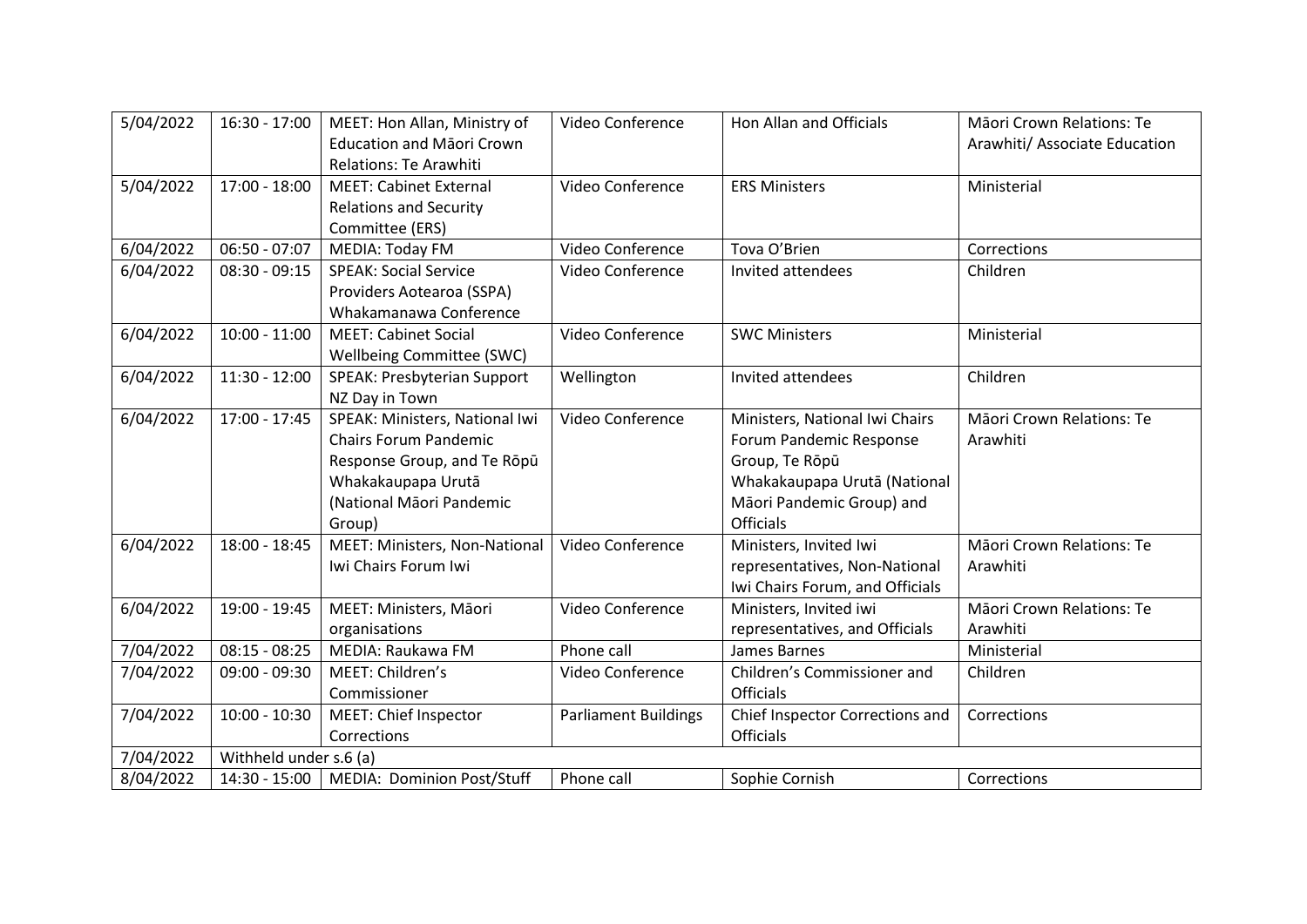| 8/04/2022  | $15:00 - 16:00$ | <b>MEET: COVID-19 Ministers</b>     | Video Conference            | <b>COVID Ministers and Officials</b> | Māori Crown Relations: Te  |
|------------|-----------------|-------------------------------------|-----------------------------|--------------------------------------|----------------------------|
|            |                 |                                     |                             |                                      | Arawhiti / Ministerial     |
| 10/04/2022 | $15:00 - 16:00$ | MEET: Oranga Tamariki               | Video Conference            | <b>Officials</b>                     | Children                   |
| 11/04/2022 | $11:30 - 12:15$ | <b>MEET: Māori Crown Relations:</b> | Video Conference            | <b>Officials</b>                     | Māori Crown Relations: Te  |
|            |                 | Te Arawhiti                         |                             |                                      | Arawhiti                   |
| 11/04/2022 | $13:00 - 15:00$ | <b>MEET: Cabinet</b>                | Video Conference            | <b>Cabinet Ministers</b>             | Ministerial                |
| 11/04/2022 | $15:00 - 15:45$ | <b>MEET: Department of</b>          | Video Conference            | <b>Officials</b>                     | Corrections                |
|            |                 | Corrections                         |                             |                                      |                            |
| 11/04/2022 | $16:00 - 16:45$ | MEET: Oranga Tamariki               | Video Conference            | <b>Officials</b>                     | Children                   |
| 12/04/2022 | $07:35 - 07:45$ | <b>MEDIA: Radio Waatea</b>          | Phone call                  | Dale Husband                         | Ministerial                |
| 12/04/2022 | $07:50 - 09:35$ | ATTEND: Mihi whakatau for Te        | Wellington                  | Invited attendees                    | Children                   |
|            |                 | Riu - the new Leadership            |                             |                                      |                            |
|            |                 | Team for Oranga Tamariki            |                             |                                      |                            |
| 12/04/2022 | $12:00 - 12:45$ | <b>MEET: Income Support</b>         | Video Conference            | Income Support Ministers and         | Children                   |
|            |                 | Ministers                           |                             | <b>Officials</b>                     |                            |
| 12/04/2022 | $15:15 - 15:45$ | <b>MEET: Māori Crown Relations:</b> | <b>Parliament Buildings</b> | <b>Officials</b>                     | Māori Crown Relations: Te  |
|            |                 | Te Arawhiti                         |                             |                                      | Arawhiti                   |
| 12/04/2022 | $16:00 - 17:00$ | MEET: Oranga Tamariki,              | Video Conference            | Chief Executive Oranga               | Children                   |
|            |                 | Ministerial Advisory Board          |                             | Tamariki, Ministerial Advisory       |                            |
|            |                 | members                             |                             | Board members, and Officials         |                            |
| 12/04/2022 | 17:00 - 18:00   | <b>MEET: Māori Crown Relations:</b> | Video Conference            | Ministerial Oversight group for      | Māori Crown Relations: Te  |
|            |                 | Te Arawhiti and Ministerial         |                             | <b>Resource Management Reform</b>    | Arawhiti                   |
|            |                 | Oversight group for Resource        |                             | and Officials                        |                            |
|            |                 | <b>Management Reform</b>            |                             |                                      |                            |
| 13/04/2022 | $08:00 - 09:00$ | <b>MEET: Ministry of Education</b>  | Video Conference            | <b>Officials</b>                     | <b>Associate Education</b> |
| 13/04/2022 | $09:00 - 09:15$ | MEDIA: Māori TV                     | Phone call                  | <b>Heta Gardiner</b>                 | <b>Associate Education</b> |
| 13/04/2022 | $09:30 - 10:00$ | <b>MEET: Cabinet Appointments</b>   | Video Conference            | <b>APH Ministers</b>                 | Ministerial                |
|            |                 | and Honours Committee               |                             |                                      |                            |
|            |                 | (APH)                               |                             |                                      |                            |
| 13/04/2022 | $10:00 - 11:00$ | <b>MEET: Cabinet Social</b>         | Video Conference            | <b>SWC Ministers</b>                 | Ministerial                |
|            |                 | Wellbeing Committee (SWC)           |                             |                                      |                            |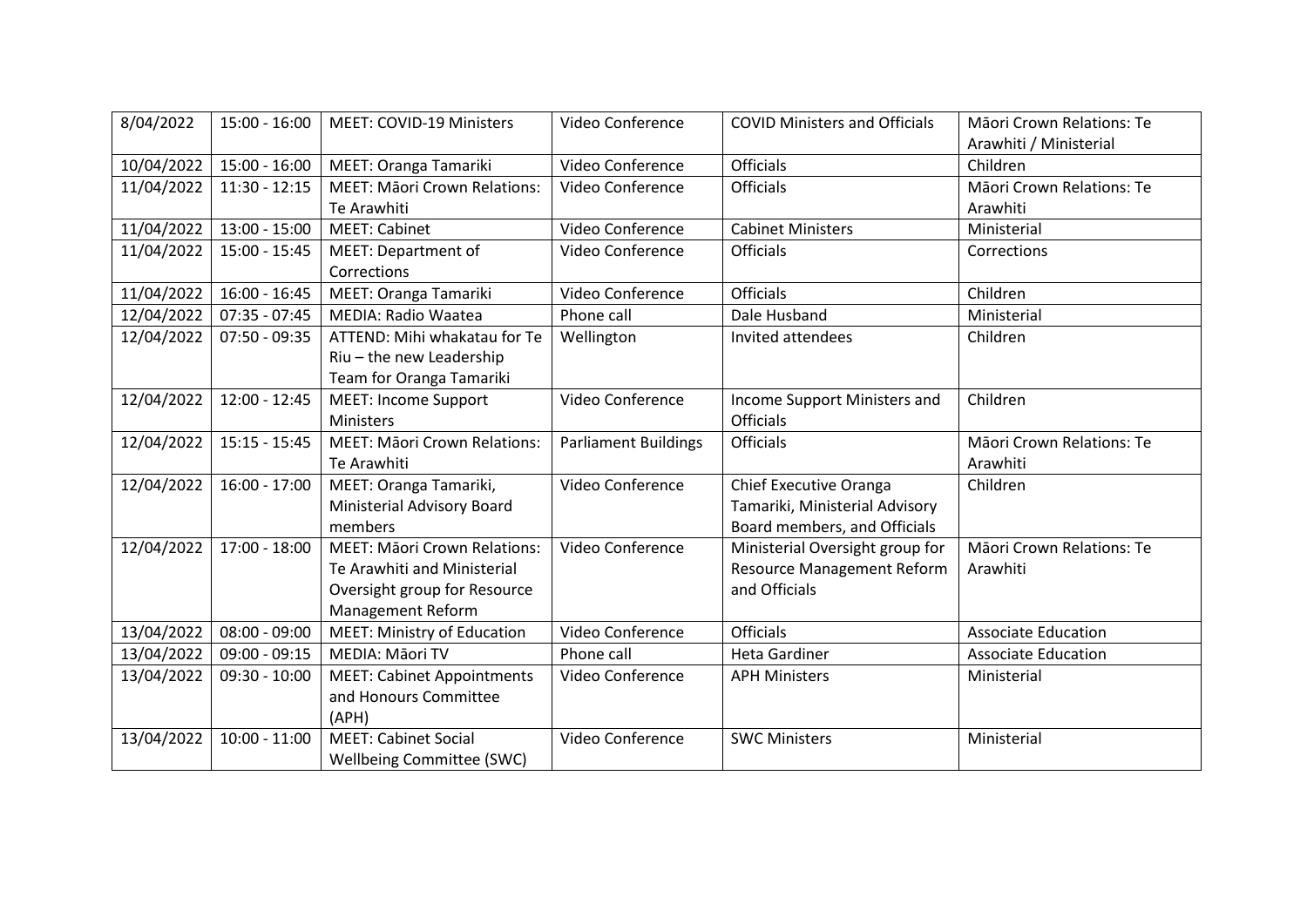| 13/04/2022 | $11:30 - 12:00$        | <b>MEET: Australian High</b>        | <b>Parliament Buildings</b> | Australian High Commissioner          | Ministerial                   |  |  |
|------------|------------------------|-------------------------------------|-----------------------------|---------------------------------------|-------------------------------|--|--|
|            |                        | Commissioner                        |                             | and Officials                         |                               |  |  |
| 14/04/2022 | $08:15 - 08:25$        | MEDIA: Raukawa FM                   | Phone call                  | James Barnes                          | Ministerial                   |  |  |
| 14/04/2022 | $09:00 - 09:30$        | MEET: NZ Principals'                | <b>Parliament Buildings</b> | NZ Principals' Federation             | <b>Associate Education</b>    |  |  |
|            |                        | <b>Federation President and</b>     |                             | President, Executive Officer          |                               |  |  |
|            |                        | <b>Executive Officer</b>            |                             | and Officials                         |                               |  |  |
| 14/04/2022 | $10:30 - 11:30$        | <b>MEET: Cabinet Environment,</b>   | Video Conference            | <b>ENV Ministers</b>                  | Ministerial                   |  |  |
|            |                        | <b>Energy and Climate</b>           |                             |                                       |                               |  |  |
|            |                        | Committee (ENV)                     |                             |                                       |                               |  |  |
| 14/04/2022 | Withheld under s.6 (a) |                                     |                             |                                       |                               |  |  |
|            |                        |                                     |                             |                                       |                               |  |  |
| 14/04/2022 | $15:30 - 16:15$        | <b>MEET: Prevention of Family</b>   | Video Conference            | Ministers, Oranga Tamariki and        | <b>Children / Corrections</b> |  |  |
|            |                        | Violence and Sexual Violence        |                             | Department of Corrections'            |                               |  |  |
|            |                        | Multi-Ministers                     |                             | <b>Officials</b>                      |                               |  |  |
| 19/04/2022 | $07:35 - 07:45$        | <b>MEDIA: Radio Waatea</b>          | <b>Phone Call</b>           | Dale Husband                          | Ministerial                   |  |  |
| 19/04/2022 | $08:00 - 08:10$        | MEDIA: Ngāti Hine FM                | Phone Call                  | Len Bristowe                          | Corrections                   |  |  |
| 19/04/2022 | $08:15 - 08:45$        | <b>MEET: Māori Crown Relations:</b> | Video Conference            | <b>Officials</b>                      | Māori Crown Relations: Te     |  |  |
|            |                        | Te Arawhiti                         |                             |                                       | Arawhiti                      |  |  |
| 19/04/2022 | $09:10 - 09:30$        | SPEAK: Oranga Tamariki and          | Video Conference            | Ministerial Advisory Board,           | Children                      |  |  |
|            |                        | Ministerial Advisory Board          |                             | Invited attendees and Officials       |                               |  |  |
| 19/04/2022 | $09:30 - 10:00$        | <b>MEET: Department of</b>          | Video Conference            | <b>Officials</b>                      | Corrections                   |  |  |
|            |                        | Corrections                         |                             |                                       |                               |  |  |
| 19/04/2022 | $11:00 - 13:00$        | <b>MEET: Cabinet</b>                | Video Conference            | <b>Cabinet Ministers</b>              | Ministerial                   |  |  |
| 19/04/2022 | $13:00 - 14:00$        | <b>MEET: Cabinet Business</b>       | Video Conference            | <b>CBC Ministers</b>                  | Ministerial                   |  |  |
|            |                        | Committee (CBC)                     |                             |                                       |                               |  |  |
| 19/04/2022 | 14:00 - 14:30          | <b>MEET: Ministry of Education</b>  | Video Conference            | <b>Officials</b>                      | <b>Associate Education</b>    |  |  |
| 19/04/2022 | 14:30 - 15:30          | <b>MEET: Education agencies</b>     | Video Conference            | <b>Education Ministers, Education</b> | <b>Associate Education</b>    |  |  |
|            |                        |                                     |                             | agencies, and Officials               |                               |  |  |
| 19/04/2022 | 15:40 - 16:00          | MEET: Hons Shaw, Jackson            | Video Conference            | Hons Shaw, Jackson and                | Māori Crown Relations: Te     |  |  |
|            |                        |                                     |                             | <b>Officials</b>                      | Arawhiti                      |  |  |
| 19/04/2022 | $16:00 - 16:15$        | <b>MEET: Māori Crown Relations:</b> | Video Conference            | <b>Ministers and Officials</b>        | Māori Crown Relations: Te     |  |  |
|            |                        | Te Arawhiti                         |                             |                                       | Arawhiti                      |  |  |